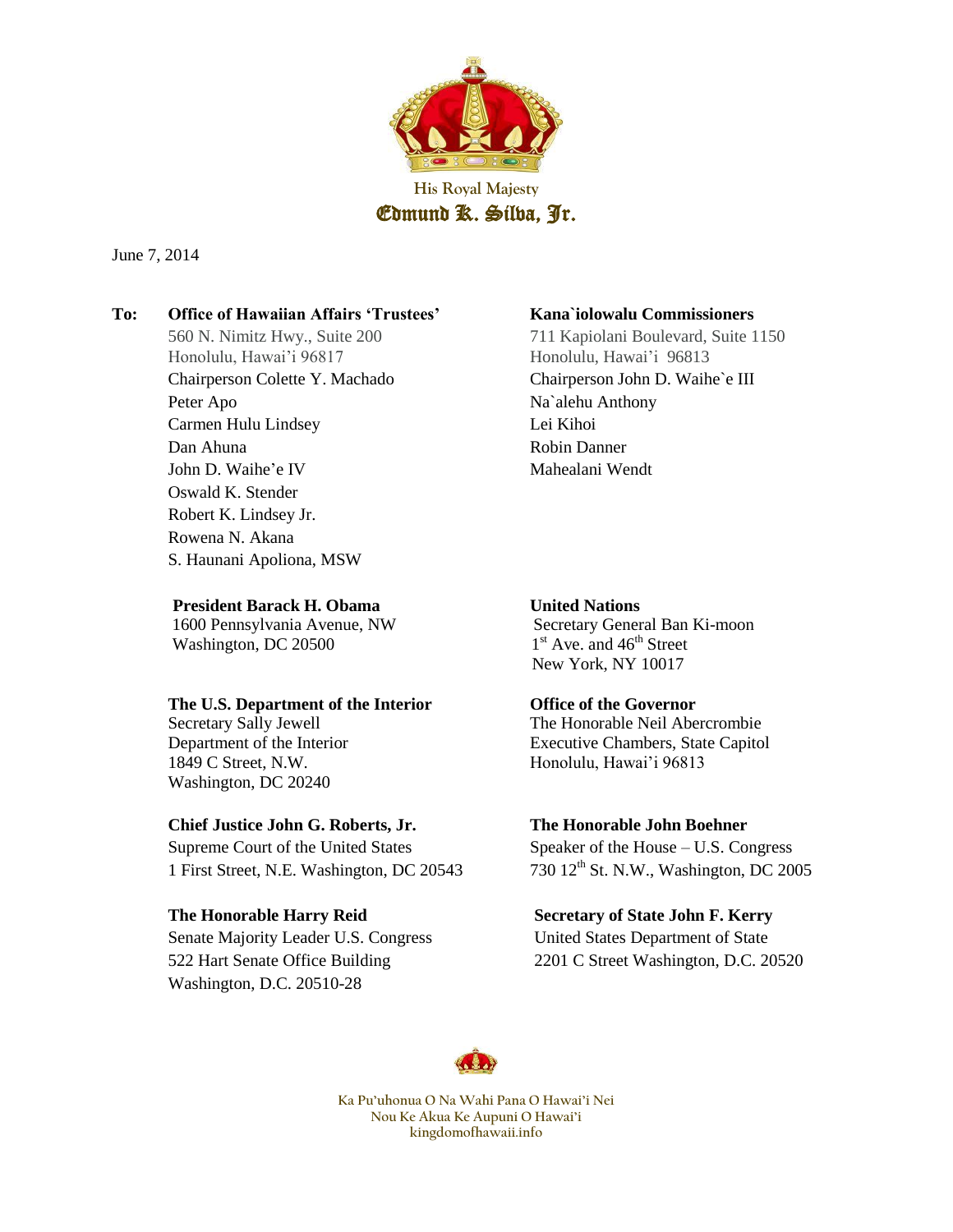#### **Ua mau ke ea o ka `aina i ka pono**

*The life of the land is preserved in righteousness.*

On July 31, 1843, Queen Victoria of England restored the Kingdom of Hawai'i following a five month long unlawful British occupation. On this day of celebration, Kauikeaouli King Kamehameha III, spoke these immortal words, *"Ua mau ke ea o ka `aina i ka pono."* These words came to his na'au when Sovereignty was restored back to the Kingdom of Hawai'i, in praise and thankfulness to Akua, God of the most high.

### **Sacred Responsibility…**

*Kauikeaouli's 30-year reign as Kamehameha III*, was marked with incredible challenges. In the end, the Hawaiian Kingdom remained intact.*Kauikeaouli knew without doubt that the Hawaiian nation was and is preserved in righteousness, and only the Holy Spirit of God could have told him this. Thus, he did all within his power to preserve these Hawaiian Islands for all perpetuity. At the age of 41, Kauikeaouli died believing his beloved Islands would be safe from harms way.* 

*From the reign of King Kamehameha I to Queen Lil'iuokalani…* every ruler of these Hawaiian islands held to the knowledge that they were the Protectorate and Guardians of this 'our' Kingdom of Hawai'i. Now I, Edmund Keli'i Silva, Jr. who's sacred Ni`au pi`o royal name is: *Nalikolauokalani-Ke'alohilanikikaupe'aokalani-kapahupinea-kaleikoa-keopuhiwa-Paki***,** whose direct bloodline is undeniably connected to both Kamehameha Nui `Ai Lu`au and Kalanikauikaʻalaneo Kai Keōpūolani-Ahu-i-Kekai-Makuahine-a-Kama-Kalani-Kau-i-Kealaneo (1778–1823), the highest ranking wife of King Kamehameha I. This royal lineage dates back to 387 A.D. My genealogical record exhibits an impeccable chain of custody. It is the original record of the Royal Courts and was last chanted in the Royal Court in 1836.

# **Protectorate of our Kingdom and Guardian…**

As it was from the beginning with our Ancient Kupuna Ali'i's, today I stand vigilant as protectorate and guardian of the Hawaiian Kingdom. From Mauka to Makai, it is my responsibility to govern and protect. The entire Hawaiian Chain of Islands, otherwise known as the Archipelago, is under my protection. Every inch of soil and stone and what is above and below it, is under my protection. Every tree and all vegetation are under my protection. All species of animals that walk these sacred lands and birds that fill the skies are under my protection. Even every species of insect and all life throughout these Hawaiian Islands are under my protection.

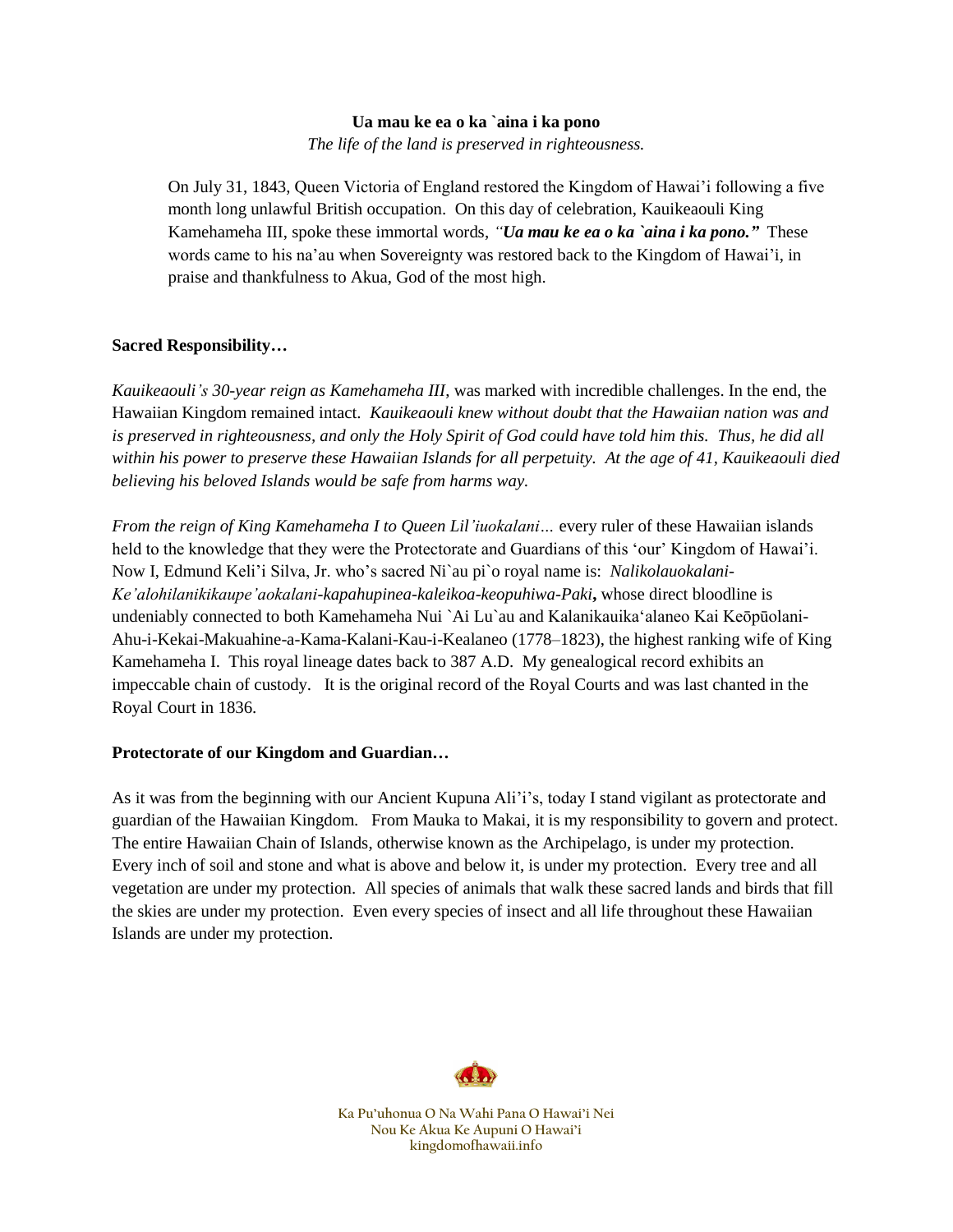The surrounding ocean and life within and beneath are under my protection. Our history and all the bones of the dead are under my protection. Our culture and traditions are under my protection. Every Kanaka Maoli and non-Hawaiian, who is a citizen or subject of the Kingdom, is under my protection. Everything throughout this Archipelago, to include all the sacred Heiau and ancient burial sites, is under my protection. It is my anointed and sacred duty to protect our Kingdom and perpetuate our culture and traditions so that they continue throughout the ages, well after the time when we are all gone. Every good and bad thing that happens throughout this Kingdom is my kuleana; I am the King and answerable only to Akua, God of the Most High.

# **The Hawaiian Kingdom…**

In 1893 the Kingdom of Hawai'i was stolen. The 'Nation's Subjects' were torn apart from their roots and forced to live like foreigners in their own lands. They were enslaved and forced to follow the rules of the U.S. Occupier's Constitution, State Statutes' and Federal laws, or face horrific and certain punishment to bring them in compliance with these laws. These historical events are well documented and can be found on many websites regarding the illegal overthrow of the Kingdom of Hawai'i and the humiliating way in which Queen Lili'uokalani was forced to live out her life. Although stripped of her heritage, she maintained her dignity and died a Queen, believing that someday someone from her bloodline or that of the highest sacred line would restore the Kingdom.

That day is now. I am the anointed King; I come from the sacred blood lines. Thus, it is my kuleana to stand firm in truth and righteous stewardship to correct the substantial wrongs of ancient and present Hawai'i, and to call upon the Kingdom Nation's people to stand in that same truth. That truth is that we are not indigenous, aboriginals or any other name the illegal occupiers and those wanting to bring us into a 'nation within a nation' status want to call us. We are a God Blessed Sovereign Nation called the Kingdom of Hawai'i, that's who we are and that is the Truth. These Hawaiian Islands are a gift from God to us all, and for this reason I give him all my earthly possession and my life to stand firm in the face of my enemies and restore the Kingdom. In this, I shall not be deterred.

The Kingdom of Hawai'i is the most isolated land mass upon the face of the earth. 1,000 years ago, between the years 300-750 A.D., my people, the *Kānaka maoli*, came to these Hawaiian Islands. Therefore, stewardship proves that my people are the inheritors of these lands, and blessed by God to be the stewards of these islands. During the 1,000 years of stewardship of these islands, my ancestors lived in harmony with nature and nature's God, and we were disease free. We knew nothing of malaria, cancer, the flu virus, and all other manner of diseases.

We also knew nothing of theft, rape, murder or any kind of evil until the Europeans came. In fact, my people actually lived the 10 commandments brought down from Mt. Sinai by Moses, a prophet of God, long before Christianity came to these Hawaiian Islands. My ancestors lived in joy and peace with each other before evil descended upon them.

*Yet, you want to sell your souls for a few pieces of worthless Silver by spitting on the graves of our brave iwi Kupuna's who stayed strong in opposing the evil that came upon us.* 

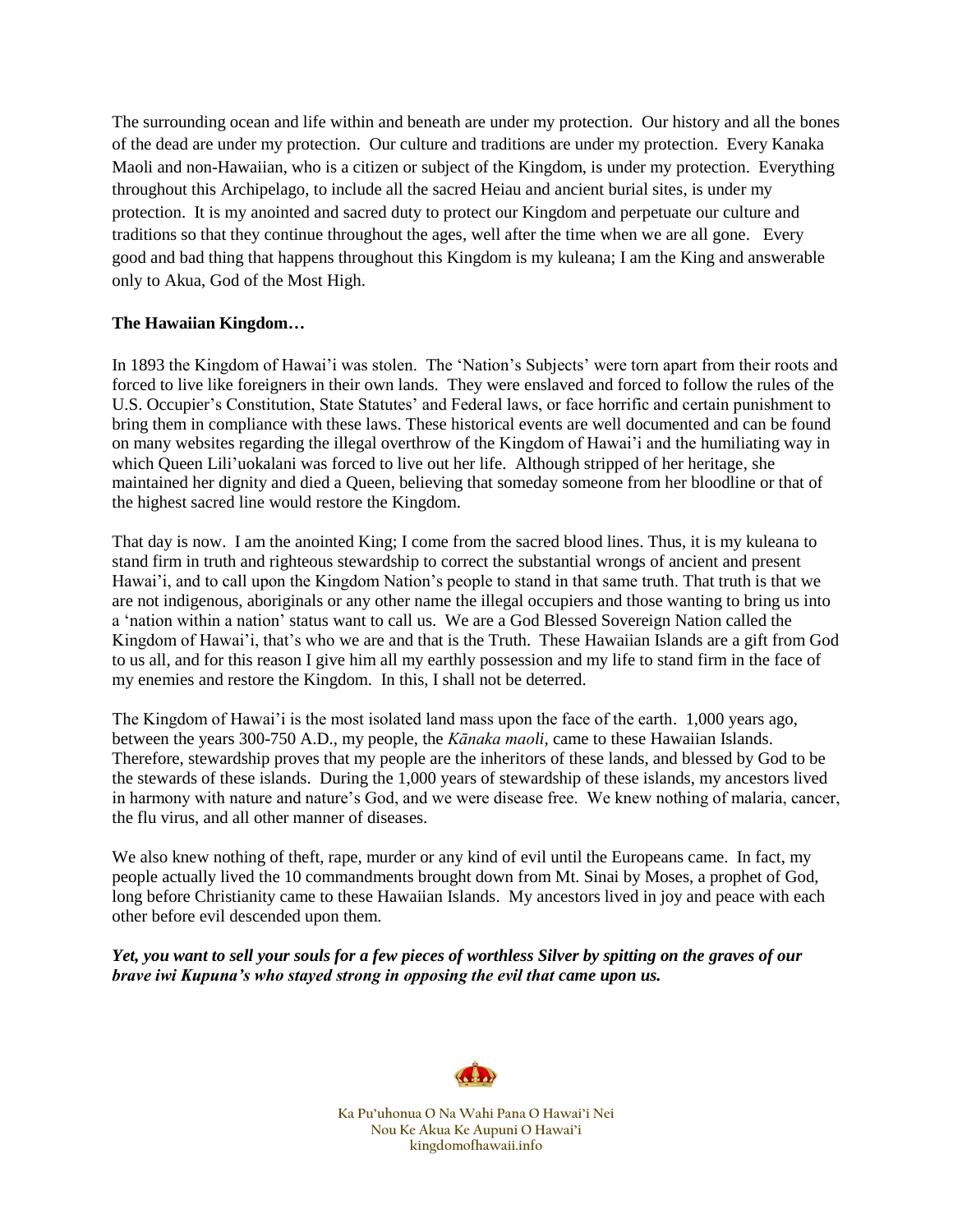My peoples first fateful contact with Westerners was in 1778, when the vile and reprehensible Captain Cook and his inexcusable and undisciplined crew descended upon my people with evil intent, knowing they were diseased, and should not have landed on these islands, yet they did anyway. And in doing so, Captain Cook's crew of 66 men infected, without remorse, my nation with all known sexual diseases. Years later, more foreigners arrived on the islands bringing mosquitoes, malaria, plagues, leprosy, rodents, and small pox to my people, who had no immunity to such exposures. Moreover, the foreigners perceived my people as "savages," whom they thought of as less than dogs and pigs, and not fit to walk their own land. The foreigners relentlessly massacred my beloved people, both physically and biologically. One foreign doctor held back the vaccines for smallpox so hundreds of my people would die. These events have been documented as genocide. Before Cook's arrival, it was estimated there were 400,000 to 1,000,000 Hawaiians. Forty-five years later, 64% - 86% of the population was wiped out.

My people suffered and died at an alarming rate, as though a nuclear bomb went off, destroying everything in its path. In 1820, missionaries from New England arrived and banned many of our own traditional practices, including hula. At that time, the Kingdom of Hawai`i was an independent nation. In 1876, King Kalakaua secured a sugar treaty to sell sugar to the United States tax-free. This lucrative business of sugar attracted missionaries. By 1885, almost all the sugar plantations were owned by missionaries and their families.

Over the years the missionaries and their descendants formed a *Committee of Safety,* and in 1887, greed over Hawai`i's fortune led the Committee of Safety to force a gun to the King's head and coerce him, under duress, to sign a new constitution limiting his power. This illegal document is called the "Bayonet Constitution." Under this evil document my people could not vote. When King Kalakaua later died in 1890, his sister, Queen Lili'uokalani, took the throne.

By this time, only 34,436 full blooded Hawaiians were left. In 1891, the U.S. government, in a move to protect domestic sugar growers, rallied its sugar growers together and convinced them that the best way to make more money off of the lucrative business of sugar growing was to make the Kingdom of Hawai'i into a state and thus part of the United States of America. At that time, plans were made by the Committee of Safety to annex Hawai`i to the United States.

In January of 1893, Queen Lili'uokalani intended to change the Bayonet Constitution so my people could vote. Because of this fact, preparation was led by Sanford Dole and John Stevens, who was an American Minister to Hawai`i, to overthrow the Queen. Without clearance from Washington, Stevens ordered war ships of Marines to come to Hawai`i as backup (this was both a breach of treaty and a violation of international law). He later held the Queen at gunpoint and ordered her to resign. The Queen was threatened, and forced to sign a document that stated the Kingdom was to come to an end and that she would be dethroned. Given no choice and to prevent bloodshed, the Queen was forced to resign and a "provisional government" was formed.

In 1895, an unfortunate incident of counterrevolution occurred when weapons were discovered in the residence of the Queen, and Queen Lili`uokalani was immediately placed under house arrest at Iolani Palace for nine months. Sanford Dole was then president of Hawai`i, and the Kingdom began to be referred to as the "Republic of Hawai`i."

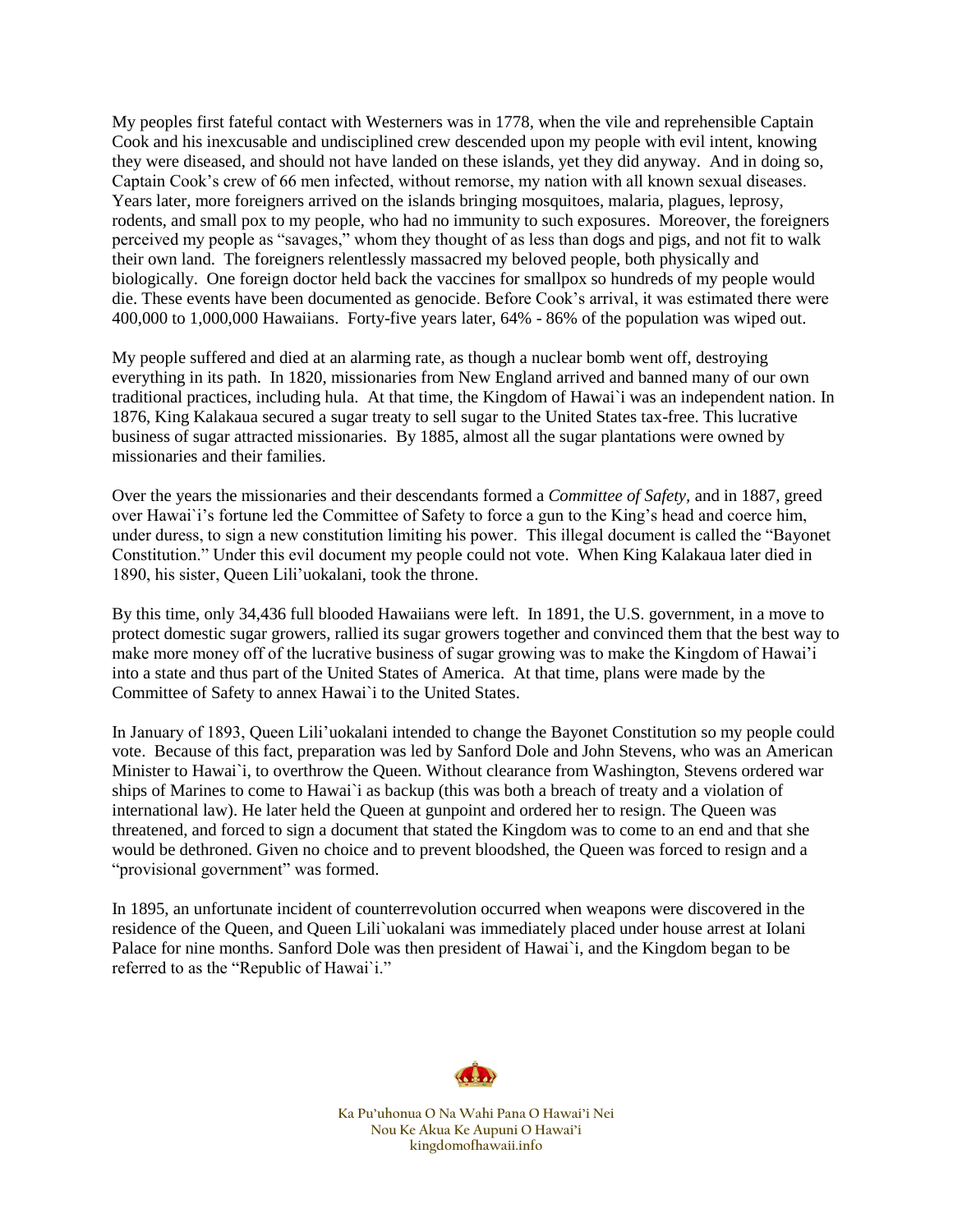Following those early years, more traumatic events followed. Hawai'i formed into a U.S. territory (1900) then a state (1959) in spite of many protestors. *Kahunas* (traditional healing priests), who the military thought to be witch doctors, were killed. Fishing, surfing, Hawaiian language, and other traditional Hawaiian practices were banned, and Pearl Harbor was bombed.

Since the illegal overthrow of Her Majesty Queen Lili'uokalani, these events and the mass execution of the Hawaiian nation caused very low self-esteem among us all. The number of *piha kanaka maoli,* 100% full-blooded Hawaiians, were astonishingly decreasing. Approximately 269,687 Hawaiians died in a 54 year span.

In 1890, there were 34,436 full blooded Hawaiians; in 1922 there were 24,000 full blooded Hawaiians; in 1993, there were only 8,711 full blooded Hawaiians, and presently, in 2014, it is estimated there are less than 5,000 full-blooded native Hawaiians left. Although Sociologists predict there will be an increase of part Hawaiians by the year 2044, at that time not one full blooded Hawaiian will be alive in Hawai`i.

### *Yet, you want to create a 'nation within a nation' and be under the rule of those that stole these beautiful islands?*

# **In the Sacred name of the Most High God, The Kingdom is restored…**

On this day of June 7, 2014, I have taken it upon myself to write specifically to apprise you that I am aware of your dealings with certain politicians (Senators) and United States President Barack Obama, and your efforts to force the Kingdom of Hawai'i into a "Nation within a Nation" Indian Status which is not pono. (Chapter VI of the Kingdom of Hawai'i Penal Code - Treason). I have compassion for your dilemma. You have succumbed to despair, believing that the United States will never relinquish our nation. From that place of despair, you are willing to settle for something less than the full freedom that you deserve- some money, some land, some autonomy.

While you are free to choose your experience, when your despair involves leading our people into a pit, you must acknowledge your kuleana, turn around, and walk toward the light. For too long, OHA, Hawai'i State Government and the Kana`iolowalu Commissioners have been part of the problem. Now it is time for The Office of Hawaiian Affairs (OHA), Kana`iolowalu Commissioners, Hawai'i State Government, President Obama, the rest of the United States government and the United Nations to come together and be part of the solution.

The only pono solution is the complete restoration of the Kingdom of Hawai'i, and I am the anointed King.

Our people are not indigenous; we are a nation – The Kingdom of Hawai'i, that's who we are and have always been since the beginning, when our iwi Kupuna's foot touched these Holy grounds long before you and I came into this world. Of all the places we could have been born into, we chose to be here. This I believe without doubt. Our people were given this land by God, and I will do everything within my power to see that God's will is obeyed.